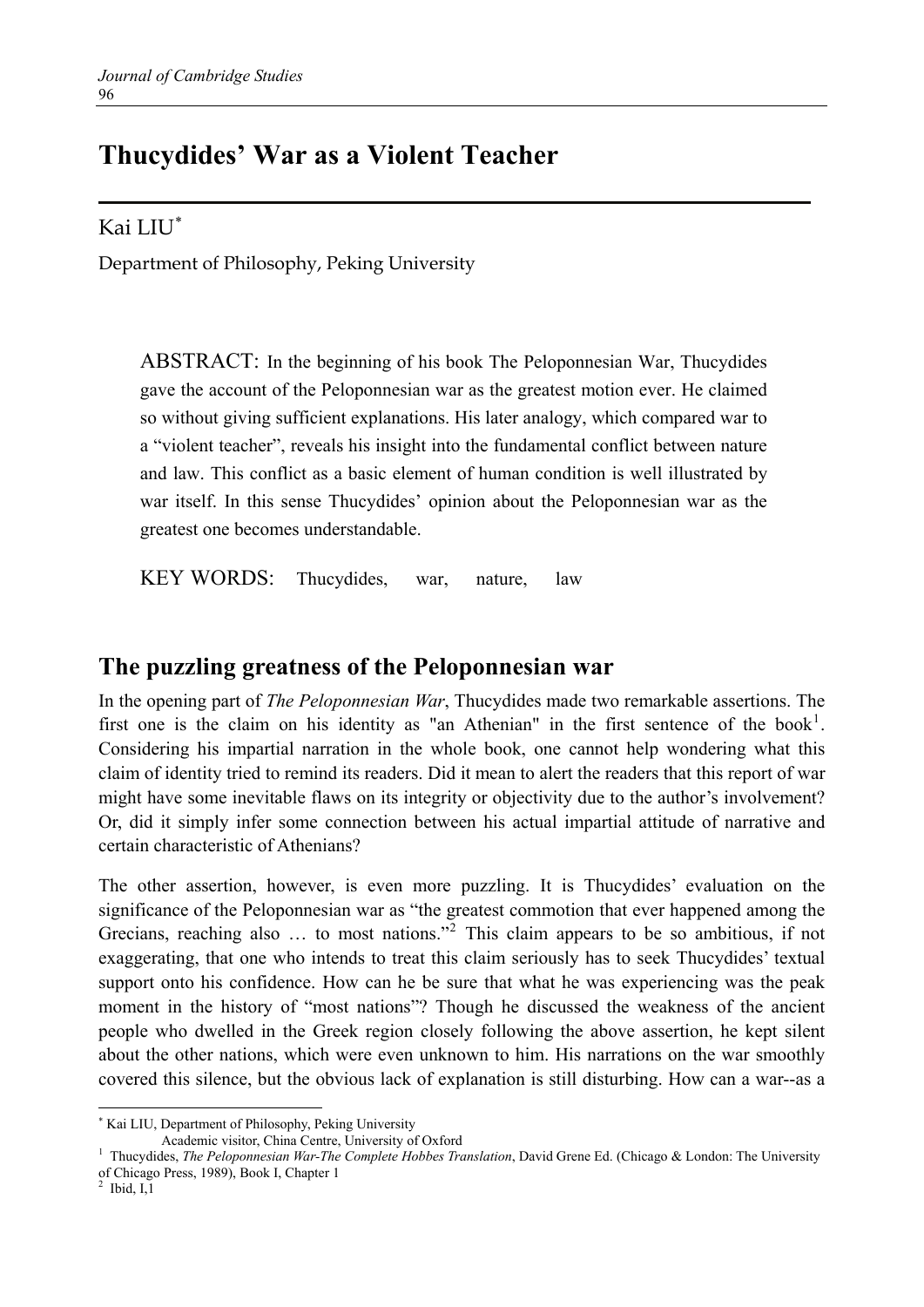temporary, regionally and ethically limited incidence--have its universal significance secured? Moreover, there is a more urgent question on Thucydides' regard of this war's greatness. In what sense can this war be regarded as a great one, let alone the greatest? Considering Dionysius Halicarnassius' criticism on Thucydides' lack of honorable and fortunate materials in his report, which was merely about the brutish war itself, one question arises unavoidably—what is Thucydides' standard about greatness? All Thucydides wrote about, in Halicarnassius' words, was no more than "an evil argument in hand"<sup>[3](#page-1-0)</sup>, without anything noble or wonderful. Besides, as Hobbes commented, Thucydides appeared to have no "affection to either side, and not as a lover of his country but of truth"<sup>[4](#page-1-1)</sup>. He did not end his story with one side's triumph; during the whole process of the war, neither side in Thucydides' narration showed overwhelming advantage of power, nobility or virtue. Then in whose stance did Thucydides think about the greatness of this war? It cannot be the same as common sense, which evaluates the greatness of war according to the winner's achievement in territory, wealth or fame. This kind of greatness belongs to a certain side in war, not the war itself. Thucydides, however, with his unusual neutral stance, appointed no one to carry his praise, but let the war itself accomplish this.

One of Thucydides' explicit opinions of war can prove his admiration. In Book III, Chapter 82, when he talked about the heinous things which happened in wartime, he wrote:

"For in peace and prosperity as well cities as primate men are better minded because they be not plunged into necessity of doing anything against their will; but war, taking away the affluence of daily necessaries, is a most violent teacher and conformeth most men's passions to the present occasion."

War is called "a violent teacher", rather than a devil or a beast; and what is concerned here is "war" rather than "the war" or "this war." War is admired here as teacher, or the radical and universal form of motion. The Peloponnesian war is the greatest but not the only great one; its greatness is outstandingly different from other wars in degree, not in kind. Moreover, Thucydides' analogy of "teacher" infers his unspoken rationale. First, teaching is a decent occupation; war, with all its brutality, to Thucydides must also possess some decency in its nature. Secondly, a teacher should have something true to teach; therefore, by comparing war to a teacher, Thucydides must have got some insight into war's provision, from which people can learn some kind of truth. A remaining point here is that Thucydides still kept his neutral stance when he admired war as a teacher. It means that what this violent teacher can teach is open to all men in all wars. The lesson of war must be a neutral, or universal, knowledge applying to all men. Furthermore, considering that Thucydides characterized war the teacher only with its "taking away the affluence of daily necessaries", it is fair to say that such universal knowledge will not be some kind of scientific knowledge, such as arts of launching attacks or debating with enemies. Instead, it should be some teaching on the same intellectual level of the possible teaching taught by "daily necessaries" in peacetime. Therefore it is fair to assume that what war teaches is knowledge of the nature. By teaching about nature, war the teacher earns its decency.

Leo Strauss gave a thought provoking comment on this war/teacher analogy. He wrote in "Thucydides' Peloponnesian war" that

 $\frac{1}{3}$ Ibid, Hobbes, "On the Life and History of Thucydides", p578

<span id="page-1-1"></span><span id="page-1-0"></span> $4$  Ibid, p580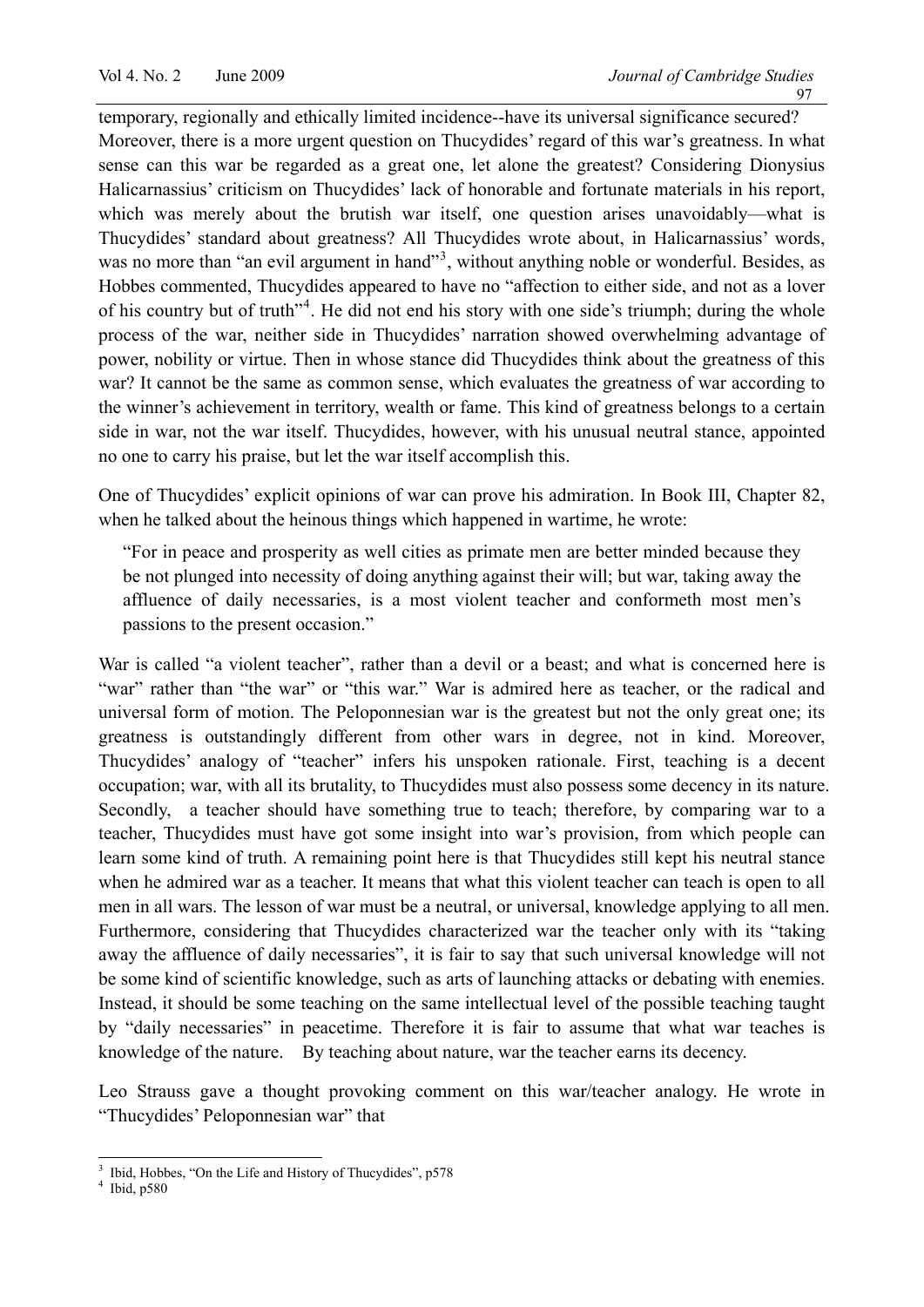War is a "violent teacher": it teaches men not only to act violently but also about violence and therewith about the truth. War is a violent teacher not only of everyone except Thucydides but also of Thucydides himself. Taught by that teacher Thucydides presents the war as it unfolds … In doing this he could not help presenting his own conversion from the peace time view to the war time view or his most advanced education.<sup>[5](#page-2-0)</sup>

Strauss' interpretation on the war/teacher analogy added, or disclosed, another issue within. The adjective "most advanced" is used by Strauss but not by Thucydides himself. It is not hard to understand that there is another kind of education that teaches men not only act peacefully but also about peace—actually, that is everyone's daily peacetime experience. But why is the education of war more advanced, even the most advanced? To answer this question, one needs to start from an inquiry on the two kinds of educations, i.e. the wartime education and the peace time education.

### **Two kinds of education given by peace and war**

According to Thucydides' narration on the history prior to war, peace is always conditional. Thucydides mentioned at least three examples on this. First, in the old time when people living in Greece had not shared the name Hellas, there was no distinction between barbarians and Grecians. People just "became thieves and went abroad under the conduct of their most puissant men … and made this the best means of their living; being a matter at that time nowhere in disgrace but rather carrying with it something of glory."<sup>[6](#page-2-1)</sup> Peace came after war, i.e. after such violent times. Second, the long peace gifted to Athens, due to which Athenians had a unique chance to develop her culture and to accumulate her wealth, was resulted from no desirable fortune but mere the sterility of its soil.<sup>[7](#page-2-2)</sup> Peace lasted long in Attic incidentally only because this place had nothing people would fight for. The third example is different from the first two--the peace between Athens and Sparta prior to the Peloponnesian war was not accidental. It was a man-made peace, which was not an independent situation. It depended on a thirty years' peace treaty<sup>[8](#page-2-3)</sup>, which was also a divine treaty. Peace, in Thucydides' narration, is always under the shadow of war. It is either resulted from war's absence by chance, or guaranteed by divine treaties made after wars—not only the thirty years' one, but also the innumerable short ones after every battle.

Therefore, if peace has its teaching, such teaching should be about, first of all, its conditions. Since it would not be an education on unreliable chance, it would be an education based on divine treaties, i.e. on the divinity and the laws. Divinity or gods here, however, as laws' defenders, are subject to the laws. As Plato wrote in Laws, the laws are superior to wisdom of every kind, including that of the gods.<sup>[9](#page-2-4)</sup> Hence the education by peace is mainly the education by laws. The laws sanctified the peace—the former starts and maintains the latter. Law-abiding defines the standard of the justice. Moreover, when Corinthians urged Sparta to wage a war against Athens by criticizing Sparta's caution, the first thing they stressed was Sparta's fidelity in

<span id="page-2-0"></span> $\overline{a}$ 5 Leo Strauss, *The City and Man*, (Chicago: The University of Chicago Press, 1978), p162 *The Peloponnesian War*, I,5

<span id="page-2-1"></span>

<span id="page-2-2"></span>Ibid, I,2

<sup>8</sup> Cf. Ibid, I,115

<span id="page-2-4"></span><span id="page-2-3"></span><sup>9</sup> Cf. Plato, *Laws*, 5,7-16; also, Strauss, "How Farabi Read Plato's *Laws*" in *What is Political Philosophy and Other Studies*,

<sup>(</sup>Chicago & London: The University of Chicago Press, 1988), p150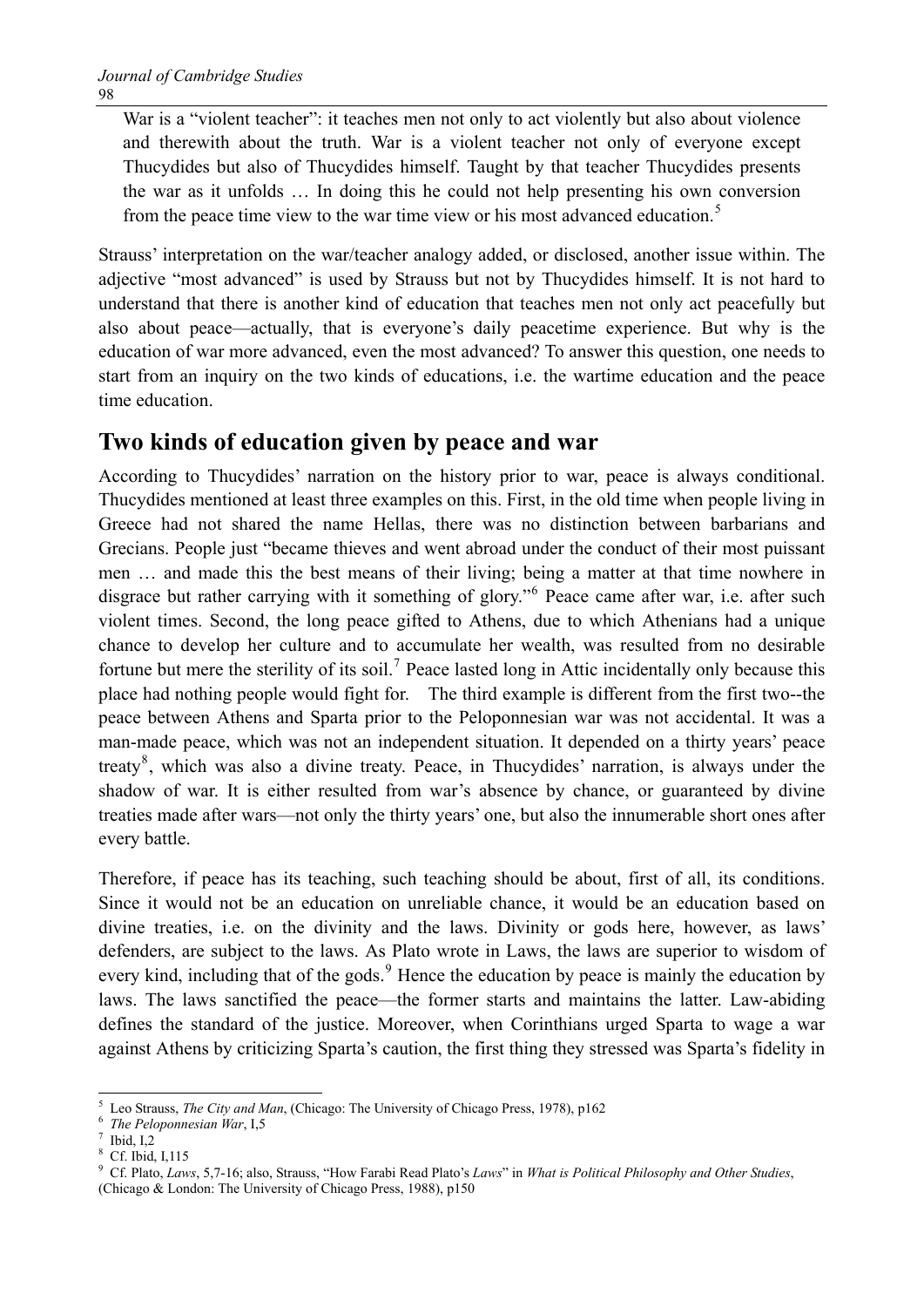their constitution<sup>[10](#page-3-0)</sup>. Similarly, in Pericles' famous funeral speech, the first thing he praised about Athens was that they Athenians had unique and admirable laws, which made them a pattern to other states<sup>[11](#page-3-1)</sup>. Laws are critical measures of *polis* justice as such.

War, however, is characterized by law-breaking. Laws cannot provide remedy in war time, because the concern about live or die overcomes the concern about right or wrong. As Thucydides wrote, war "conformeth most men's passions to the present occasion."<sup>[12](#page-3-2)</sup> War, as a dark background of relatively temporary peace, teaches men about another way to deal with the situations happening according to people's passions rather than conventional virtues or piety—"sincerity was laughed down… no speech was so powerful nor oath terrible enough to disband."<sup>[13](#page-3-3)</sup> On the other hand, even though people in war abandon their laws and piety, they are not unreasonably violent, not simply enjoying killing. According the Thucydides' thought on war, people still keep their rationality. While in peacetime people put the highes to authority to the divinity of laws, in wartime they also have some position which they can appeal to—they appeal to the nature of man, to the natural need to survive and prosper. What happens in war is no more than that "the nature of man, which is wont even against law to do evil, gotten now above the law, showed itself with delight to be too weak for passion, too strong for justice, and enemy to all superiority."<sup>[14](#page-3-4)</sup> The fall of laws is accompanied with the rise of human nature. War as a teacher gives an education about human nature in the first place.

Therefore, the different educations of peace and war can be reduced to the educations of law and nature. Thucydides' concept of human nature is featured with a continuous possibility to go against laws. This concept has been briefly expressed in Diodotus' speech, which meant to appease people's haste and anger upon Mytilenaeans' betrayal by arguing that the executive force of laws cannot tame the wild nature of man:

"They have it by nature, both men and cities, to commit offences; nor is there any law that can prevent it… And it is likely that gentler punishments were inflicted of old even upon the most heinous crimes; but that in tract of time, men continuing to transgress, they were extended afterwards to the taking away of life; and yet they still transgress… In a word, it is a thing impossible and of great simplicity to believe when human nature is earnestly bent to do a thing that by force of law or any other danger it can be diverted."<sup>[15](#page-3-5)</sup>

According to this speech, the tension between law and nature cannot be eliminated, because the law-breaking nature is so daring that the force of law is always too weak to overwhelm it. The threat brought by nature against the laws is identical with the threat of war against peace. The divine treaties cannot always keep their validities until their official expiration date; the fact that there is always an expiration date in peace pacts implies that peacetime is always temporary. Peace presupposes war, as law presupposes the natural intention of law-breaking, or in Strauss' words, "just as rest presupposes motion and issues in motion, justice presupposes injustice and

 $\overline{a}$ <sup>10</sup> *The Peloponnesian War*, I,68<sup>11</sup> Ibid, II, 37

<span id="page-3-1"></span><span id="page-3-0"></span> $\frac{11}{12}$  Ibid, II,  $\frac{37}{12}$ 

<span id="page-3-3"></span><span id="page-3-2"></span> $13$  Ibid, III, 83

<span id="page-3-4"></span> $14$  Ibid, III, 84

<span id="page-3-5"></span> $15$  Ibid, III, 45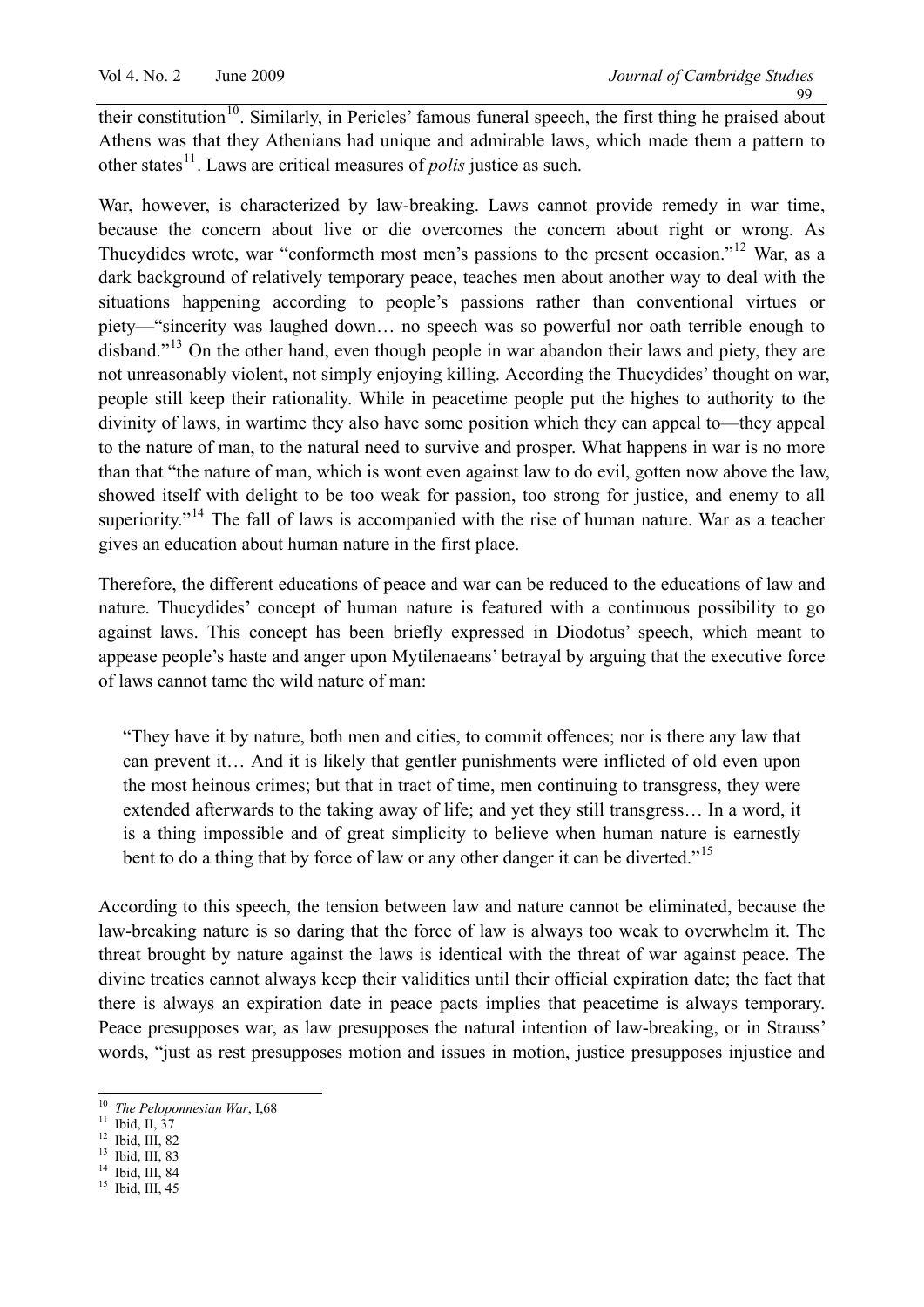Yet the law-breaking feature of human nature cannot be the last word of war's education; the "most advanced education" could not be an education on pure barbarianism or brutishness. The Peloponnesian war was marked as "the greatest commotion that ever happened among the Grecians" not only because of its unprecedented fierceness and destructiveness, but also due to the characteristics shared by the two major camps involved—the Greekness of both Athens and Sparta. The Peloponnesian war is great in the sense that it is the biggest barbarian conflict between two highly civilized cities. Both sides had the awareness of the tension between the nature and the laws; such awareness had been presented in their speeches and debates. Some arguers appealed to the divine laws while some others who were backing the human nature side appealed to "honor, fear and profit"<sup>[17](#page-4-1)</sup> but not to any irrational instinct.

#### **Nature and law: two alternative approaches to pursue the good**

The natural inclination to break laws has its own reason, a kind of reason about how to live a good life as a free individual, an individual out of any framework of laws, an individual dwelling in the Hobbesean state of nature. Every individuals tries to find a good way of life, while no one has adequate knowledge about the knowledge of the good.<sup>[18](#page-4-2)</sup> Therefore everyone lives only according to his own partial understanding of the good, which is insufficient even for the basic daily necessities, because many conflicts, or wars, would rise due to people's opposing concepts of the good. In the beginning of his book, Thucydides has noted such conflicts and the subsequent ancient conventions, which could be very brutish. For example, as Thucydides depicted, piracy used to be an honorable job for certain islanders; and ancient Greece people needed to bear arms with them because danger was everywhere.<sup>[19](#page-4-3)</sup>

Laws provide an optional, and a political, answer to people's request for the idea of good. Laws gain their authority from the gods, and they are even in a higher priority to the gods, because the gods give divine prescriptions to the cities while they are looking upon the idea of laws. Divinity seems to be a qualified authority to unify the content of the good; to obey the divine laws seems to be the sole promising way to build a perfect city. However, as Plato pointed out, people had never built a truly virtuous city based on given divine laws, and therefore the laws of city can be judged with a standard supplied by certain poems, rather than other laws.<sup>[20](#page-4-4)</sup> There was nothing higher in this divine scheme, i.e. the whole picture in which the laws rule all, the gods defend the laws and award them to citizens, and men build up cities based on the given laws. When the tangible earthly laws are questioned, the divinity of the whole scheme will be inevitably suspected as well. The occurrence of wars imposes such suspicion into the most urgent position. The laws are broken, and the treaties are breached; any argument trying to justify waging a battle, or to guarantee a triumph by appealing to justice, turns out to appear either hypocritical or naïve. That is because when the laws become ineffective, the standard of justice becomes invalid simultaneously as well. "As for mutual trust amongst them, it was confirmed not so much by

<span id="page-4-0"></span><sup>&</sup>lt;sup>16</sup> The City and Man, p190

<span id="page-4-2"></span>

<span id="page-4-4"></span><span id="page-4-3"></span>

<span id="page-4-1"></span><sup>&</sup>lt;sup>17</sup> The Peloponnesian War, I, 76<br><sup>18</sup> Cf. Plato, *The Republic*, 505e<br><sup>19</sup> The Peloponnesian War, I, 5-8<br><sup>20</sup> Cf. Laws, 5,16-6,16; also, *What is Political Philosophy*, p150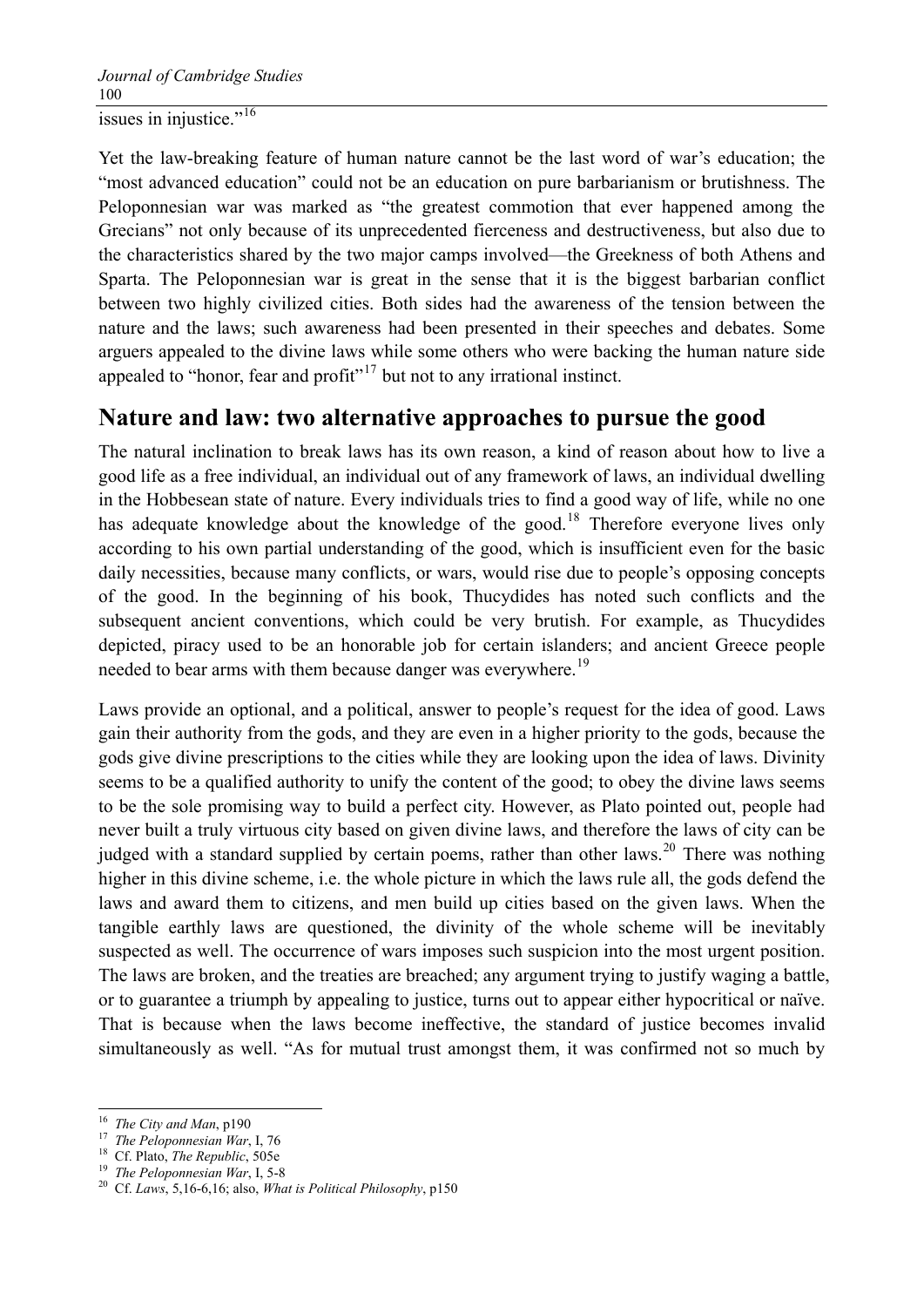divine law as by the communication of guilt."<sup>[21](#page-5-0)</sup> Also, as the Athenians more toughly pointed out, "in human disputation justice is only agreed on when the necessity is equal; whereas they that have odds of power exact as much as they can, and the weak yield to such conditions as they can get."<sup>[22](#page-5-1)</sup> However, in wartime, the necessities of both sides are rarely equal, hence the possibility to appeal to justice is always lacking.

After it rejects the power of divine laws, war creates a certain kind of necessity. This necessity is not only about the fear for extinction--it is rather an urgent need for a miraculous alternative guidance of action when law's justice does not work. As Thucydides wrote, it is the necessity to "conformeth most men's passions to the present occasion." War as the most radical form of motion, leaves no room for contemplation or hesitation. One must decide what is more preferable among all possible options as quickly as he can. Peace leads necessarily to admiration of antiquity, while war leads to focal attention on the present.<sup>[23](#page-5-2)</sup> Making decisions only based on a consideration about how to survive in the present, necessarily means to reason as individuals freed from convention, laws and the authority of the divine, i.e. as a natural rational beings—no rules, free play. Every player has to concentrate on only one new question: what is good for me right here, right now? Any claim appealing to the previous shared justice comes to be a fraud<sup>[24](#page-5-3)</sup>. As the Mytilenaeans suggested to the Spartans, "if it appear that your endeavor is to make [the Greeks] free, your strength in this war will be much the more confirmed."<sup>[25](#page-5-4)</sup> Justice becomes from the highest end to no more than a fancy excuse.

However, the conversion from peacetime view to wartime view is too radical to be completely done. The concern with justice and divine laws does not disappear in a second after the war breaks out. It keeps stretching people's consideration away from the call of nature. The sense of guilt aroused by abandoning the divine laws haunted everyone all the time. When the Corcyraeans ask the Athenians to protect them from the Corinthians, they needed to emphasize that by doing so the Athenians would not breach their divine treaties with the Spartans<sup>[26](#page-5-5)</sup>. When Archidamus tried to stop Spartans from waging a war, while Sthenelaidas tried to urge them to do so, both of them put their last words onto the divine laws. Archidamus said "one that offereth himself to judgment may not lawfully be invaded as a doer of injury before the judgment be given"<sup>[27](#page-5-6)</sup>, while Stheneilaidas said "let us ... in the name of the Gods proceed against the doer of injustice."[28](#page-5-7) Though the spoken arguments maybe not reveal the truest reason, it still shows that the concern on the divine laws and justice does matter; otherwise there would be no need to claim so. Two more convincing examples are about actions rather than speeches, the example of Alcidas. He was told that "it was but an ill manner of setting the Grecians at liberty to kill such as had not lift up their hands against him nor were indeed enemies to the Peloponnesians but confederates to the Athenians by constrainst, and that, unless he gave over that course, he would

 $\overline{a}$ 

<sup>&</sup>lt;sup>21</sup> *The Peloponnesian War*, III, 82<br><sup>22</sup> Ibid, III, 89

<span id="page-5-2"></span>

<span id="page-5-1"></span><span id="page-5-0"></span><sup>&</sup>lt;sup>22</sup> Ibid, III, 89<br><sup>23</sup> Cf. *The City and Man*, p162; also, Strauss, *The Rebirth of Classical Political Rationalism*, Thomas L. Pangle ed. (Chicago & London: The University of Chicago Press, 1989), p88

<span id="page-5-3"></span><sup>24</sup> Cf. *The City and Man*, p239; also, Carl Schmitt, The Concept of the Political, George Schwab trans. (Chicago & London: The University of Chicago Press, 2007), p54

<span id="page-5-4"></span><sup>25</sup> *The Peloponnesian War*, III, 13 26 Ibid, I, 35

<span id="page-5-5"></span>

<span id="page-5-6"></span> $27$  Ibid, I, 85

<span id="page-5-7"></span><sup>28</sup> Ibid, I, 87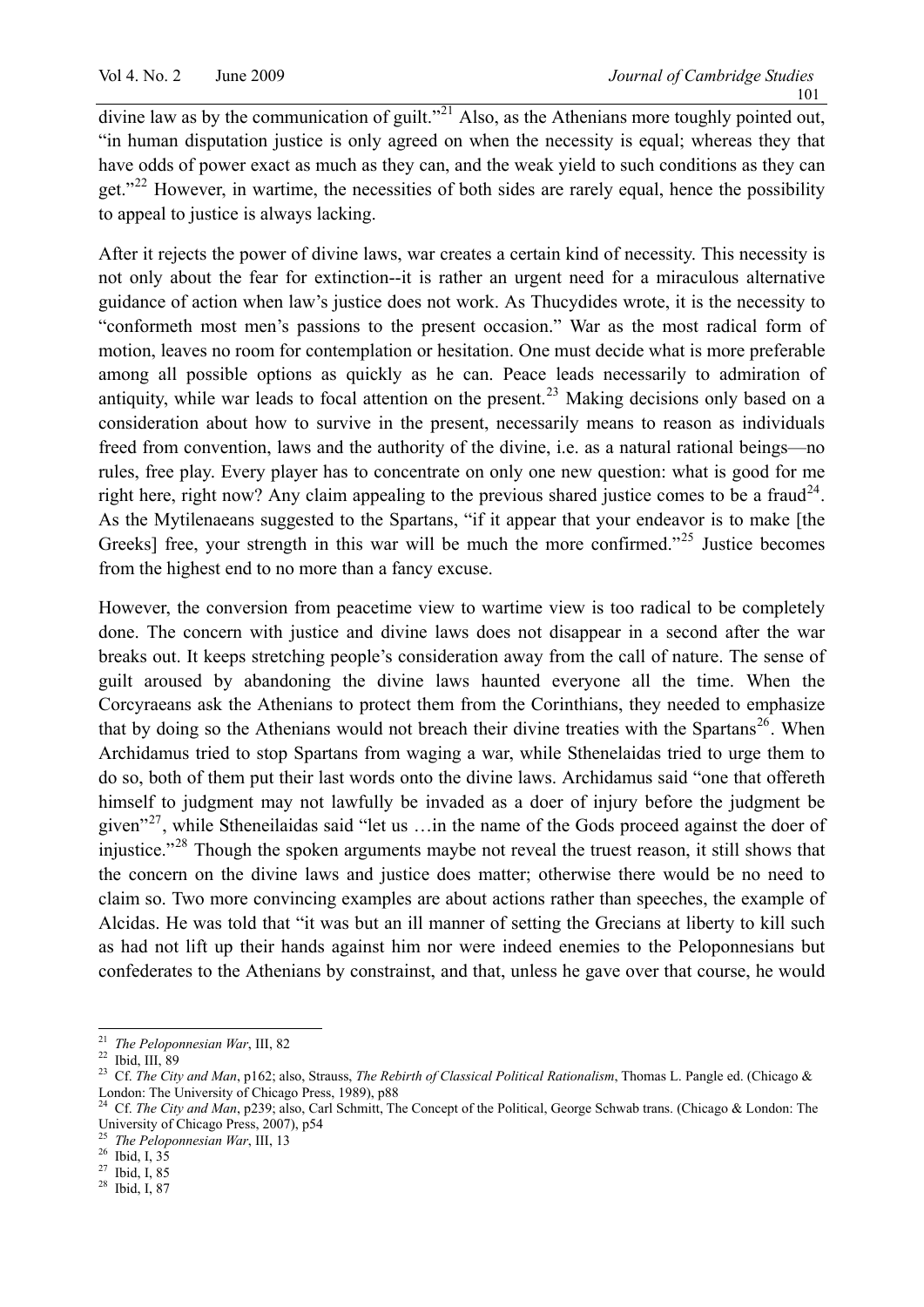make few of the enemies his friends but many now friends to become his enemies." $\frac{29}{9}$  $\frac{29}{9}$  $\frac{29}{9}$  Before he was told so, such a simple thought had never occurred to him or any other Spartan, because Spartans always killed in such circumstances, which was taught by their laws.<sup>[30](#page-6-1)</sup> Even in the late period of the war, the Spartans still believed that their justice is critical to their military success. "Arms should not be carried against such as would stand to trial of judgment, they [Spartans] refused such trial when the Athenians offered it; and they thought all their misfortunes had deservedly befallen them for that cause… the Spartans, conceiving the Athenians to be in the same fault that themselves had been in before, betook themselves earnestly to the war."<sup>[31](#page-6-2)</sup> The concerns on justice never totally fade away as such.

## **The most advanced education of war**

The coexistence of both the laws and the nature on the battlefield makes the education of war the most advanced one. Indeed, the first thing war teaches is one alternative approach to grasp the idea of the good, i.e. the approach of natural reason. The outbreak of war compels people to live on without the restrains of the laws, and therefore provided a rare opportunity for them to manifest their violent nature. Yet such an exposition of human nature cannot be qualified as a higher, let alone the highest, education compared with the education of laws. It is because that these two kinds of education are parallel; the radical change of concern into natural reason still was not able to eliminate people's appeal to the divine laws in the war time. A higher education, or the most advanced education, is the education about the tension between these two kinds of appeals—the appeal to the nature, and the appeal to the laws. This tension becomes clearly visible only when the natural reason shows its power violently in the war time.

Such tension, as the call of human nature, is not created but intensely exposed by war. The law-breaking nature is always there. In the peace time, it is represented in some other forms; some forms non-violent but no less destructive to the divine laws, such as the form of philosophical thinking. War teaches about violence, while philosophy teaches about madness or frenzy.<sup>[32](#page-6-3)</sup> They both question the divine laws; therefore question the foundation of the city, of politics. In peace time, the madness of philosophy cannot easily overrule the decrees of the divine laws; philosophers never become powerful kings. They could be sentenced to death as was Socrates, for their preaching of madness by the political power of the city. War, however, the violent teacher, forces people to turn to natural reason and to question the laws and the gods. Thucydides did not believe that the gods avenge injustice and he never mentioned such a case. The laws and the gods, according to Thucydides' attitude, had to be questioned.

In the sense that war presents the tension between the natural reason and the legislative reason, or in other terms, the philosophical reason and the political reason, Thucydides' take on the Peloponnesian war's greatness becomes obvious to understand. The kept question, how Peloponnesian war's greatness can be decided by its bigness, can be solved. Its bigness implies a more clear and comprehensive presentation of the tension; both Sparta and Athens' accomplishment before the war, the climax of the Greekness, presents this tension in the sharpest

 $\overline{a}$ 29 Ibid, III, 32

<span id="page-6-3"></span><span id="page-6-2"></span>

<span id="page-6-1"></span><span id="page-6-0"></span><sup>&</sup>lt;sup>30</sup> Cf. *The City and Man*, p214<br><sup>31</sup> *The Peloponnesian War*, VII, 18<br><sup>32</sup> Cf. Strauss, "Alcibiades" in *On Plato's Symposium*, Seth Benardete Ed. (Chicago & London: The University of Chicago Press,2001)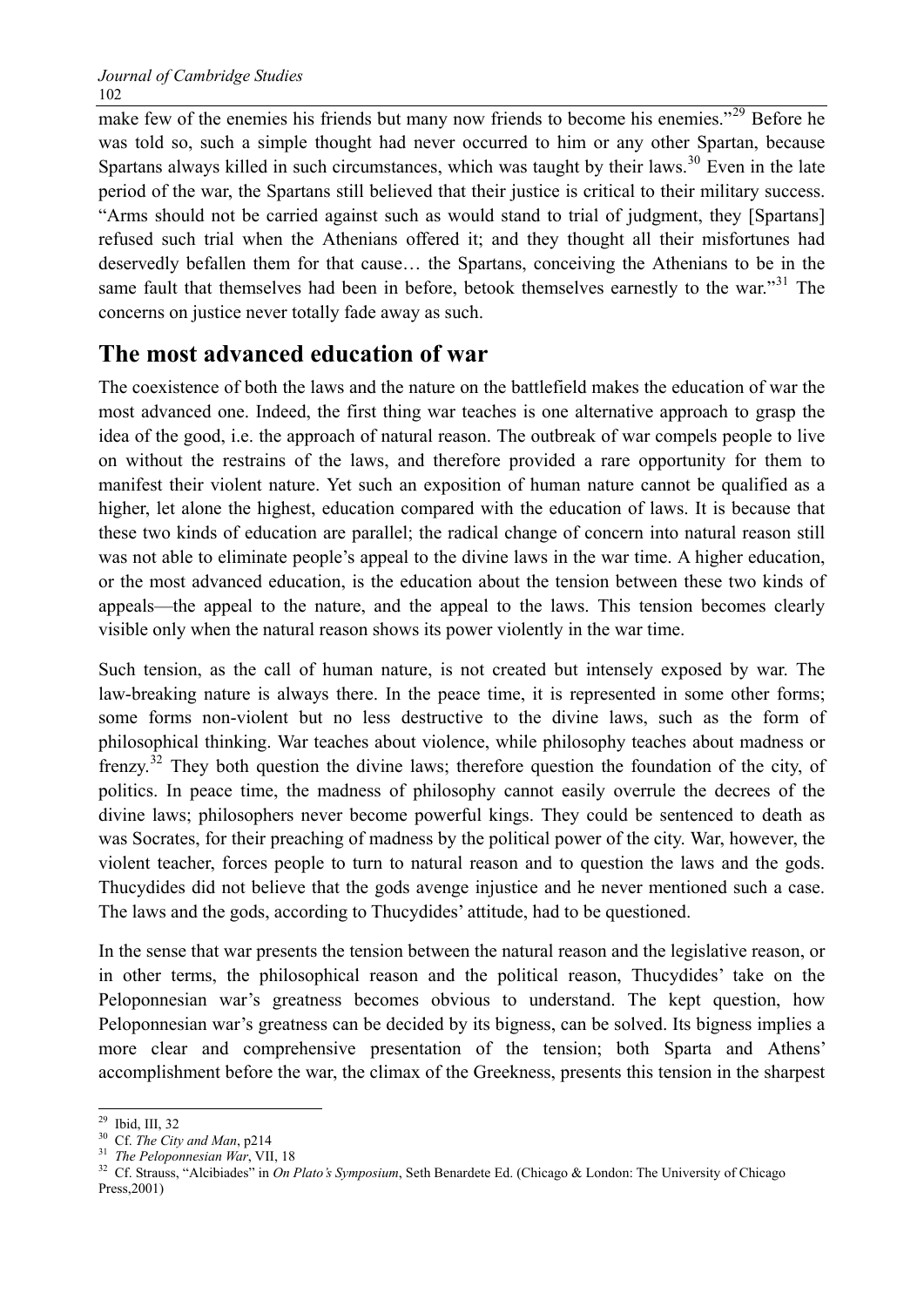manner. Moreover, the greatness of this war, or any war, also closely related to the ultimateness of the tension itself. All the conflicts defining the extremes of human affairs, such as motion vs. rest, war vs. peace, moderation vs. madness, barbarism and Greekness, all of them derive from the tension between natural reason and political reason. "By understanding the biggest unrest Thucydides understands the limits of human possibilities. His knowledge is final knowledge."<sup>[33](#page-7-0)</sup> War's education, therefore could be regarded as the most advanced education for all the political philosophers, if they obtain such a title only due to their awareness of the tension between political reason and philosophical reason. War's teaching about the tension is the most advanced one, because only in war can this tension be fully seen. No any single political philosopher can show this tension by openly questioning his city's laws and gods. War, on the other hand, is able to push every one into that position with no threat from any kind of violence—war itself is violence. Political philosophers may suffer for their sanity, while wars never will.

As to the first question raised in the beginning, why Thucydides first of all identified himself as an Athenian, the answer may be also connected to his teaching about the tension between two contrary kinds of reasons. Athens is a second best circumstance to present the tension other than the war. Among all the Athenians, there were both the ambassador who claimed to the Spartans that the motives of war can only be honor, fear and profit, i.e. no justice, another ambassador who claimed to the Melians that gods only help the stronger<sup>[34](#page-7-1)</sup>; and, on the other hand, the most admired gentleman Nicias, who was respected for his lawfulness and piety. With an insight about the significance of the ultimate tension, the unsolvable dilemma, between two kinds of reasons, Thucydides must have seen how representative both the Peloponnesian war and the case of Athens can be. Only with an understanding on Thucydides' insight into the classical tension disclosed in Athens and the Peloponnesian war, his remarks in the beginning of his book that this war was the greatest war, plus that his book would be a possession of all generations, would show to us nothing exaggerating, but only the author's deepest wisdom.

#### **REFERENCES:**

1. Thucydides, *The Peloponnesian War / The Complete Hobbes Translation*, edited with notes and a new introduction by David Grene (Chicago & London: The University of Chicago Press, 1989)

2. Plato, *The Republic of Plato,* translated with notes and an interpretive essay by Allan Bloom, 2<sup>nd</sup> Edition (New York: Basic Books, 1991)

3. Plato, *The Laws,* translated with introduction by Trevor J. Saunders (Penguin Classics, 2005)

4. Plato, Symposium / A Translation by Seth Benardete with Commentaries by Allan Bloom and Seth Benardete (Chicago: University of Chicago Press, 2001)

5. Leo Strauss, *The City and Man* (Chicago: The University of Chicago Press, 1978)

6. Leo Strauss, *What is Political Philosophy and Other Studies* (Chicago & London: The

 $\overline{a}$ 

<span id="page-7-1"></span><span id="page-7-0"></span><sup>&</sup>lt;sup>33</sup> *The Rebirth of Classical Political Rationalism*, p84<br><sup>34</sup> The Peloponnesian War, V, 105